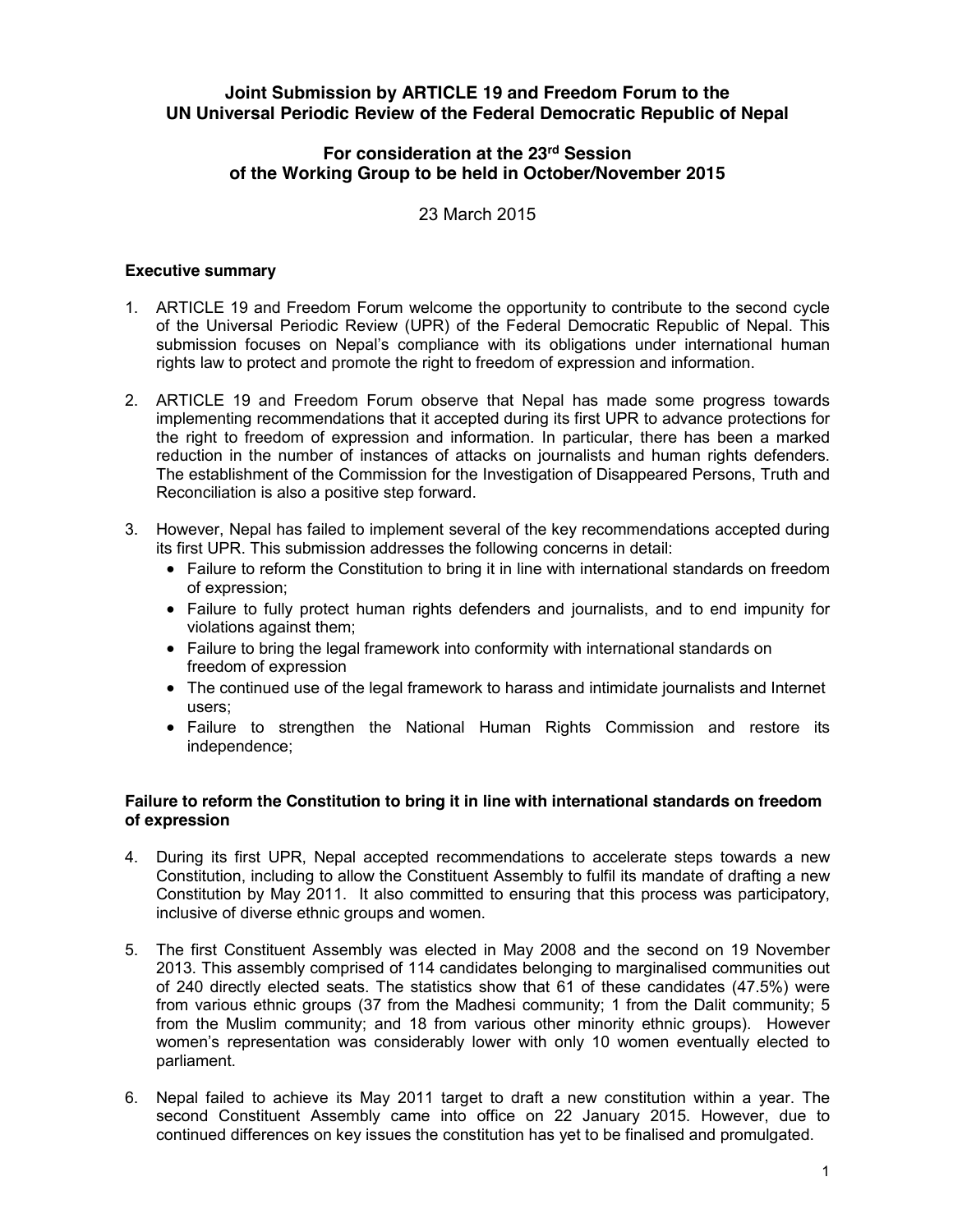- 7. The Interim Constitution of 2007 ("the Constitution") guarantees freedom opinion and expression under Article 12(3), but it fails to meet international freedom of expression standards. It guarantees the right only to citizens of Nepal, contrary to international standards that guarantee this right to everyone. In addition, restrictions are permitted to freedom of expression on a number of grounds that are too broad or are not recognised grounds for limiting speech under international law. Unfortunately, the proposed draft of a new constitution put forward by the Constituent Assembly in 2015, in particular Article 2(2)(a) on fundamental rights, suggests extending these limitations even further.
- 8. Taken together, there are serious concerns that protections for freedom of expression will be weaker under the new Constitution if the proposals are adopted:
	- i. **Restrictions permitted based on grounds of "national sovereignty and integrity"** would be extended by the proposals to an alternative formulation of "nationality, sovereignty, independence and integrity", introducing greater ambiguity that may be abused to suppress legitimate debate on issues in the public interest. Even before these proposals, and in particular during the extended period of conflict in Nepal, these grounds have been abused to justify a widespread clamp down on journalists, media workers and human rights defenders;
	- ii. **Restrictions permitted on grounds of protecting "harmonious relations subsisting among the people of various castes, tribes, religions or communities"** would be extended by proposals to also include "federal units". While the promotion of "harmonious relations" between people may be an admirable policy objective, it is too broad and open to arbitrary interpretation to be grounds for restricting the right to freedom of expression. Too frequently, such provisions are abused to target minority groups that are voicing their discontent, rather than to protect such groups from actual harm. Similarly, tension between different Federal States should not be a basis for restricting expression, since such differences should be resolved through political channels and not censorship;
	- iii. **The grounds for restricting freedom of expression under the Constitution of "defamation, contempt of court and incitement to an offence"** would remain unchanged under the proposals, but are nevertheless problematic. While the protection of reputation, the administration of justice, and public order are each legitimate aims for restricting expression, they are each distinct and should be dealt with separately, and only relied on to the extent that they are necessary in a democratic society and any sanctions are proportionate. The Constitution should provide the proper framework for ensuring that laws in this area are properly drafted.
	- iv. **The ground of limiting acts "contrary to morality or decent public behaviour" for restricting expression** would also remain unchanged. While protecting "public morals" is a legitimate basis for restricting expression, the Human Rights Committee has made clear that public morals are diverse and change over time, and should not be used as a basis for discrimination. The concept of "decent public behaviour" is far too subjective to be included as a basis for limiting the right to freedom of expression, and does not exist in Article 19(3) of the International Covenant on Civil and Political Rights.

### **Failure to fully protect human rights defenders and journalists, and to end impunity for violations against them**

9. During its first UPR, Nepal accepted recommendations to ensure the security of human rights defenders, including journalists, but did not accept recommendations to effectively investigate such violations and bring those responsible to justice. Nepal remains in transition after a long period of civil war and a continuing period of political instability, during which journalists, media workers, and other human rights defenders have faced threats, intimidation and attacks from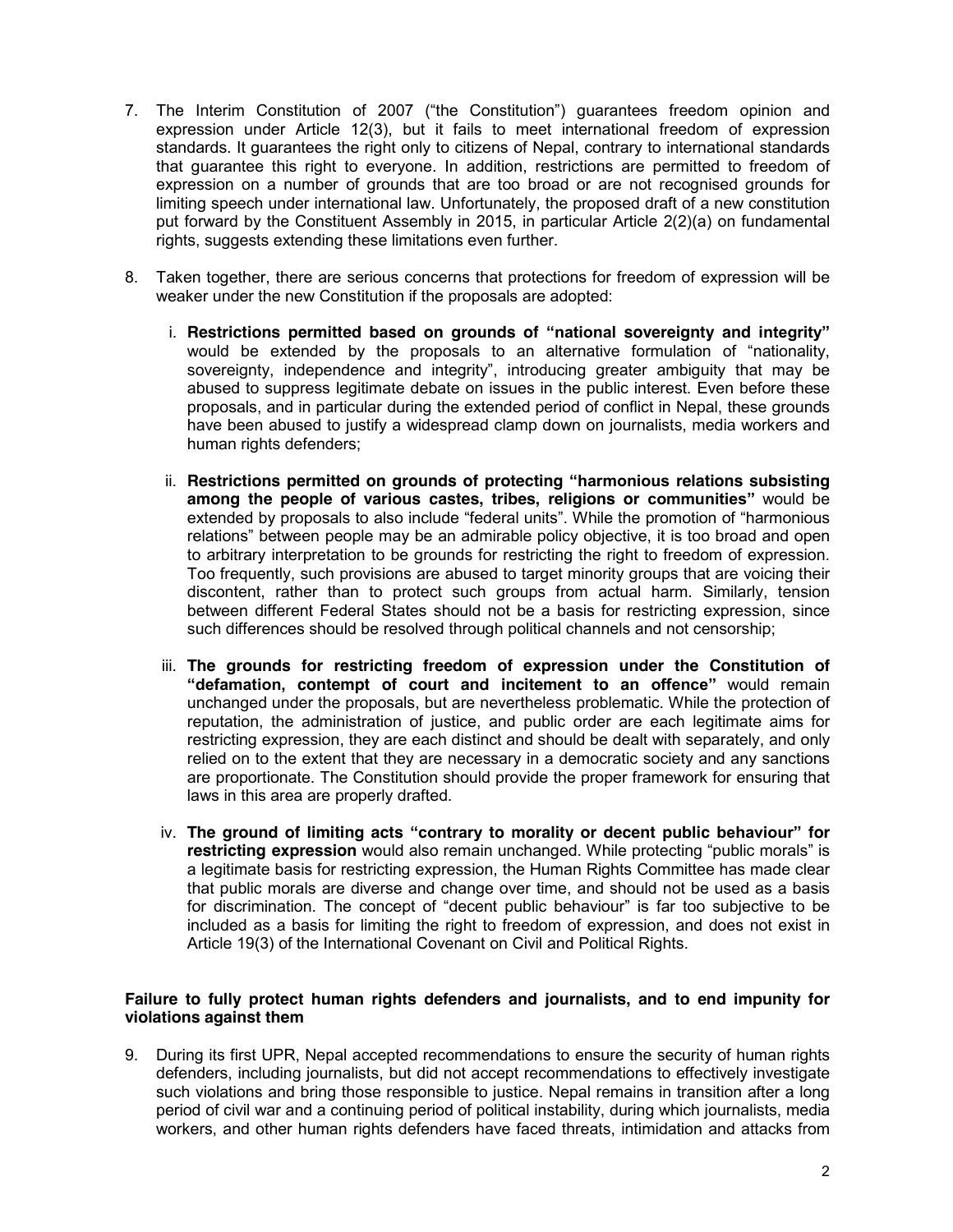both state and non-state actors. It is also among the top five target countries for the United Nations Action Plan for the Safety of Journalists.

- 10. A comparison of violations against journalists in the years 2011- 2014 indicates a gradual decrease in violations against journalists and human rights defenders in this period. However, violations remain serious, and include death threats, serious injury, obstruction to gathering information, harassment, and destruction of equipment and property. These incidents directly restrict journalists' right to fear-free and independent reporting depriving individuals of access to information.
- 11. In 2011, Freedom Forum recorded a total of 101 violations.
	- x On 6 February, a group of men seriously wounded journalist B.C. Durga, of *Radio Salyan,* on his way home. His attackers used knives to hack at his hands, legs and head.
	- On 7 February, journalist Baburam Raymaihi was attacked by four or five unidentified individuals who injured him and threatened to kill him.
	- x On 11 August, Kishor Budhathoki, a journalist working for the *Himalayan Times* and the *Annapurna Post*, was brutally attacked at his home in the eastern district of *Sankhuwasabha* by armed assailants.
- 12. In 2012, the number of violations decreased slightly to 96. However, according to a report of the Federation of Nepali Journalists (FNJ), over 25 journalists were subjected to attacks in the month of May alone.
	- On 15 January, Himal Rai, a reporter with *Byline Weekly*, was beaten in Barahachhetra, in the eastern district of Sunsari, on his way home from a religious festival on which he was reporting.
	- On 3 April 2012, Yadav Poudel, a reporter, was murdered in Biramod, in the eastern district of Jhapa. He sustained fatal injuries to the head after being severely beaten and thrown from the third floor of a local hotel.
- 13. In 2013, the media in Nepal suffered a spate of intimidations from violent political activists, security bodies, government officials as well as from unknown persons. Violations surged on the eve of dissolution of the Constituent Assembly and run up to the elections to the second Constituent Assembly. Freedom Forum recorded a total of 131 violations. 22 journalists were forced to leave their districts in the month of January because of death threats made against them by the political associates of the then ruling Unified Communist Party of Nepal (UCPN) in the western district of Dailekh.
- 14. In 2014, Freedom Forum recorded a total of 52 violations.
	- x In February 2014, KP Dhungana, a correspondent with *Nagarik Daily,* received death threats as a result of writing articles regarding the illegal-running of children's care homes.
	- x On 7 March, journalist, B.P. Shah, the Executive Editor of *Desiya Monthly*, was attacked by five unidentified assailants who openly declared that they wished to silence him from speaking out.
- 15. The Federation of Nepali Journalists (FNJ) has recorded a total of 36 murders of journalists between 2002 and 2012. Impunity continues to be a serious problem with regards to attacks on media workers.
	- Uma Singh was murdered in January 2009 when 15 assailants attacked her with knives in her home, in Janakpur. Two of the perpetrators were sentenced to life imprisonment in June 2011. Three others were acquitted. One of those suspected of masterminding the attack was arrested in 2013.
	- Yadal Poudel was murdered in April 2012. One of the perpetrators was sentenced to life imprisonment in February 2013.
	- Dekendra Thapa was murdered in August 2004. However, the five people were convicted of his murder and sentenced to only two years imprisonment, in December 2014. It took nearly ten years to bring to justice those responsible for his murder.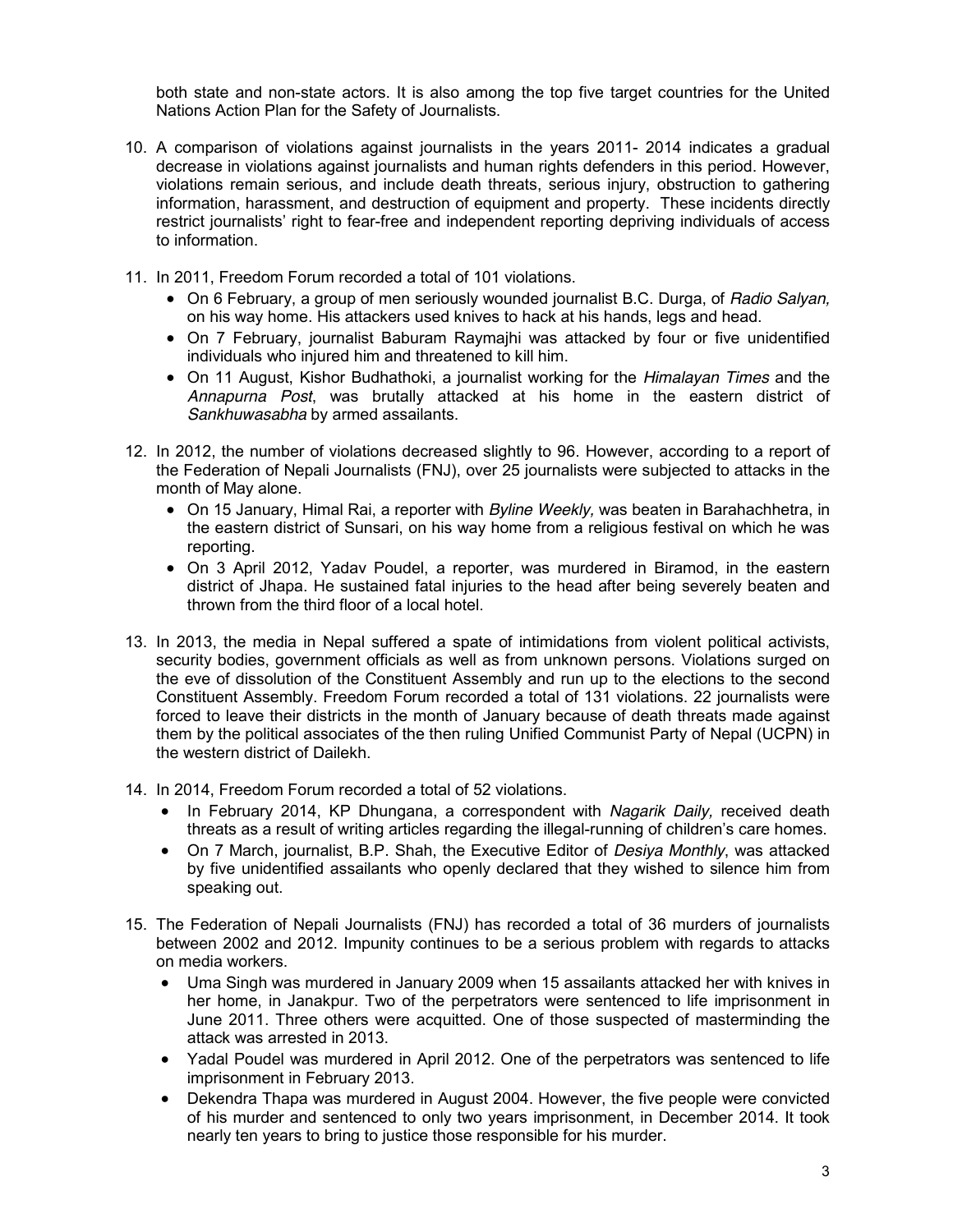- 16. While some some steps have been taken toward addressing the issue of impunity, to reverse a deep rooted culture of impunity the Nepalese authorities must make more robust effort to prosecute and ensure justice for victims and their families.
- 17. In June 2012, several national and international bodies together with the UN Special Rapporteur on Freedom of Expression and Opinion proposed the inclusion of a special mechanism for the protection of the journalists and Human Rights Defenders, within the framework of the NHRC Act 2012. This proposal remains unrealised and is currently under consideration of the newly appointed members of the NHRC who took office in November 2014.

### **Failure to bring legal framework into conformity with international standards on freedom of expression, and its continued use to harass and intimidate journalists and Internet users**

18. During its first UPR, Nepal accepted a recommendation to continue the process of bringing its national legislation in line with international standards. However, the legal framework contains several laws with provisions that directly conflict with international guarantees for freedom of expression.

### Electronic Transactions Act 2006

- 19. The Electronic Transactions Act 2006 (ETA), which came into force in 2008, restricts the publishing, via electronic media, including online, of any material which is 'prohibited to publish or display', 'may be contrary to the public morality or decent behavior', or may 'jeopardize the harmonious relations subsisting among the peoples of various castes, tribes and communities'. These restrictions are broadly similar to those provided under Article 12(3) proviso 1 of the interim constitution of the country, which as noted previously, does not conform to international standards.
- 20. These restrictions are too broad and require reform. The following examples indicate the arbitrary nature of the use of section 47 of the ETA:
	- On 10 June 2013, Pushkar Nath Kandel was arrested for publishing an article on his online news portal *Extrakhabar.* It was alleged that the article tarnished the reputation of a local college. Following Kandel's arrest, on 20 June 2013, police arrested Sushil Pant and Santosh Bhattarai, of the *Nepali Headlines*, on the basis that Kandel had indicated that a web portal ran by Pant and Bhattarai was the information source;
	- In May 2014, Raju Sah from Bara district was arrested for a Facebook post in which he joked that a member of the parliament should be given the death sentence because he had violated traffic rules. He was later released on bail upon signing an apology;
	- On 1 June 2014, Businessman Mohammad Abdul Rahman was arrested in Portaha of Saptari, a district in the southern plain of Nepal, for allegedly violating Section 47 of the ETA. He had commented "How can one say the security is improving when I had to pay Rs 50,000 to get back my looted motorcycle?" on a news item entitled 'Improved Security in Saptari'. He was later released by the Kathmandu court after 20 days detention.

#### Right to information act

21. Section 3 of the Right to Information Act 2007 gives "every citizen" the right to information. However, Section 3 also embodies a long list of restrictions including sovereignty, integrity, and national security. As the law is only applicable to "citizens" it is overly restrictive: Nepal's population comprises of approximately 120,000 refugees. The Nepali government has not introduced any reforms which address these undue limitations to the right to information.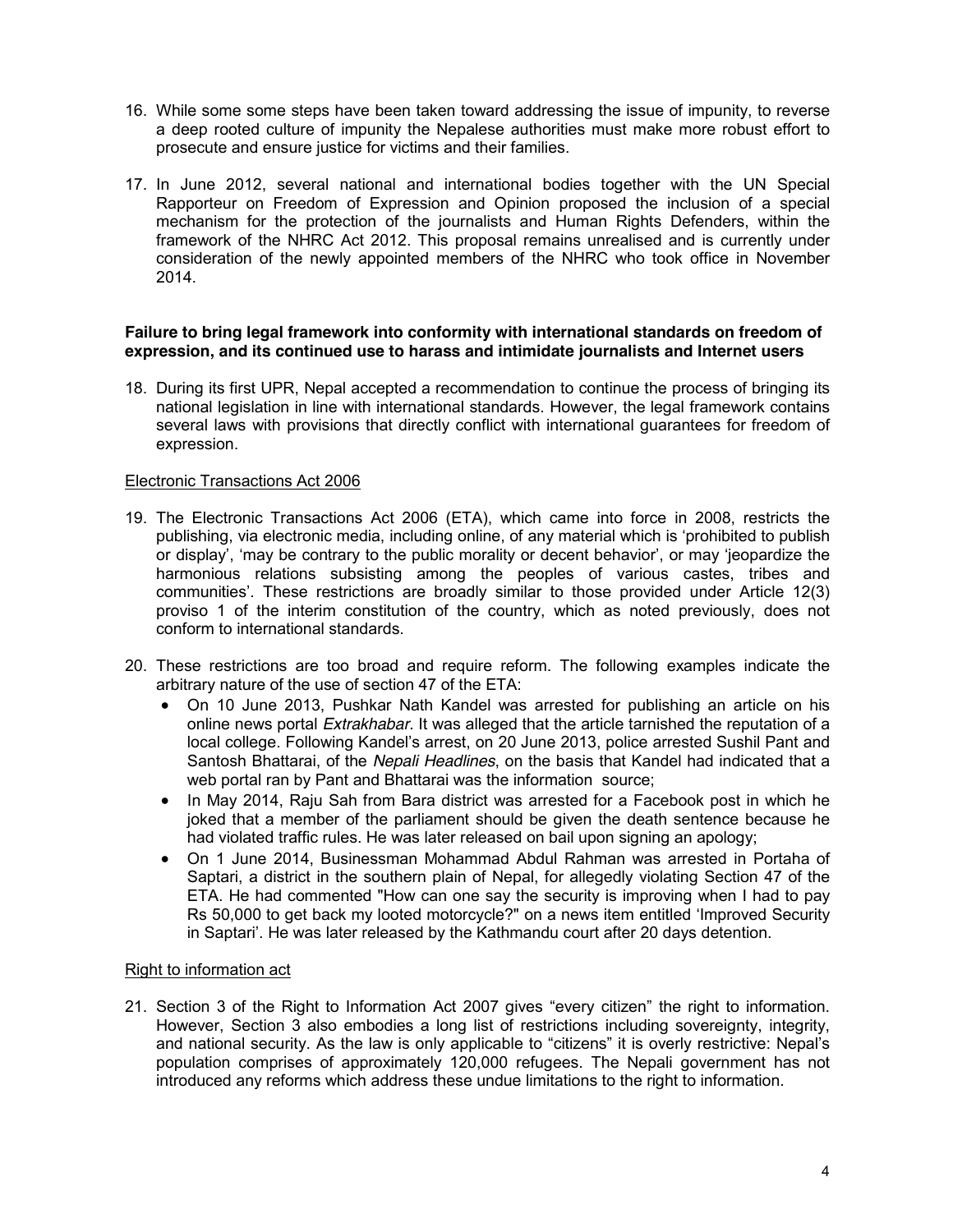#### Press and Publication Act 1991 and National Broadcasting Act

22. Restrictions based on sovereignty, national integrity as provided in Section 14 of Press and Publication Act 1991 and Section 7 of the National Broadcasting Act are overly broad. This was pointed out in Nepal's first UPR. However, the provisions remain and the government is yet to take any steps to impose any obligation to establish close and causal links between banned statements and risk to national security, as is required under international law.

### Media Policy

23. The Ministry of Information is poised to introduce a new media policy. Amongst concerns regarding the draft policy are the lack of wider consultation with stakeholders and its compliance with international standards.

### **Strengthening the National Human Rights Commission: international standards, independence, and adequate funding**

- 24. The NHRC was established on paper and was assigned a formal office in the state mechanism but no commissioners were appointed until 14 November 2014, hence it was nonfunctioning until this date.
- 25. The NHRC is currently in the process of considering the creation of a "Mechanism for Promoting Free Expression", to prevent abuses of human rights of journalists and to end impunity for attacks on the media, in line with its plans to implement the UN Plan of Action on Safety of Journalists and the Issue of Impunity. As stated previously, the mechanism has not yet been adopted.
- 26. The Investigation of Enforced Disappeared Persons, Truth and Reconciliation Act 2014 mandated the formation of a Commission which was established in February 2015, after a significant delay. It is entrusted with the investigations of 10,530 cases of disappearances which took place between 1996 and 2006. The Commission has a range of powers at its disposal and can conduct investigations on its own initiative or on the basis of complaints raised by the victim and/or their representatives (Section 13.2). The investigation powers include search operations of particular individual (Section 14.3) and suspension of government officials in case they suspect there is a risk of tampering with evidence (Section 14.4) All government and non-government officials are required to cooperate with the Commission (Section 15). The Commission can also seek necessary assistance from the government for ensuring the security of victims, their families and witnesses (Section 17.3). The Enabling Act of May 2014 incorporates a framework to ensure transparency and independence that includes documentation, complaint co-ordination, and reporting.
- 27. However to deliver this mandate the Commission requires adequate funding, facilities, and human resources, such as investigators, forensic experts, court officers, facilities for archiving, documentation and public hearing, etc. The Commission currently comprises of only five Commissioners.
- 28. Under Sections 23 and 24 the Commission was empowered to make recommendations to the government for providing amnesty and reparation with reasonable explanation. This is a cause of serious concern for victims, their representatives, and national and international human rights organisations. However, the Supreme Court of Nepal has declared these provisions unconstitutional, making them ineffective and they will subsequently need to be omitted in next CA session.